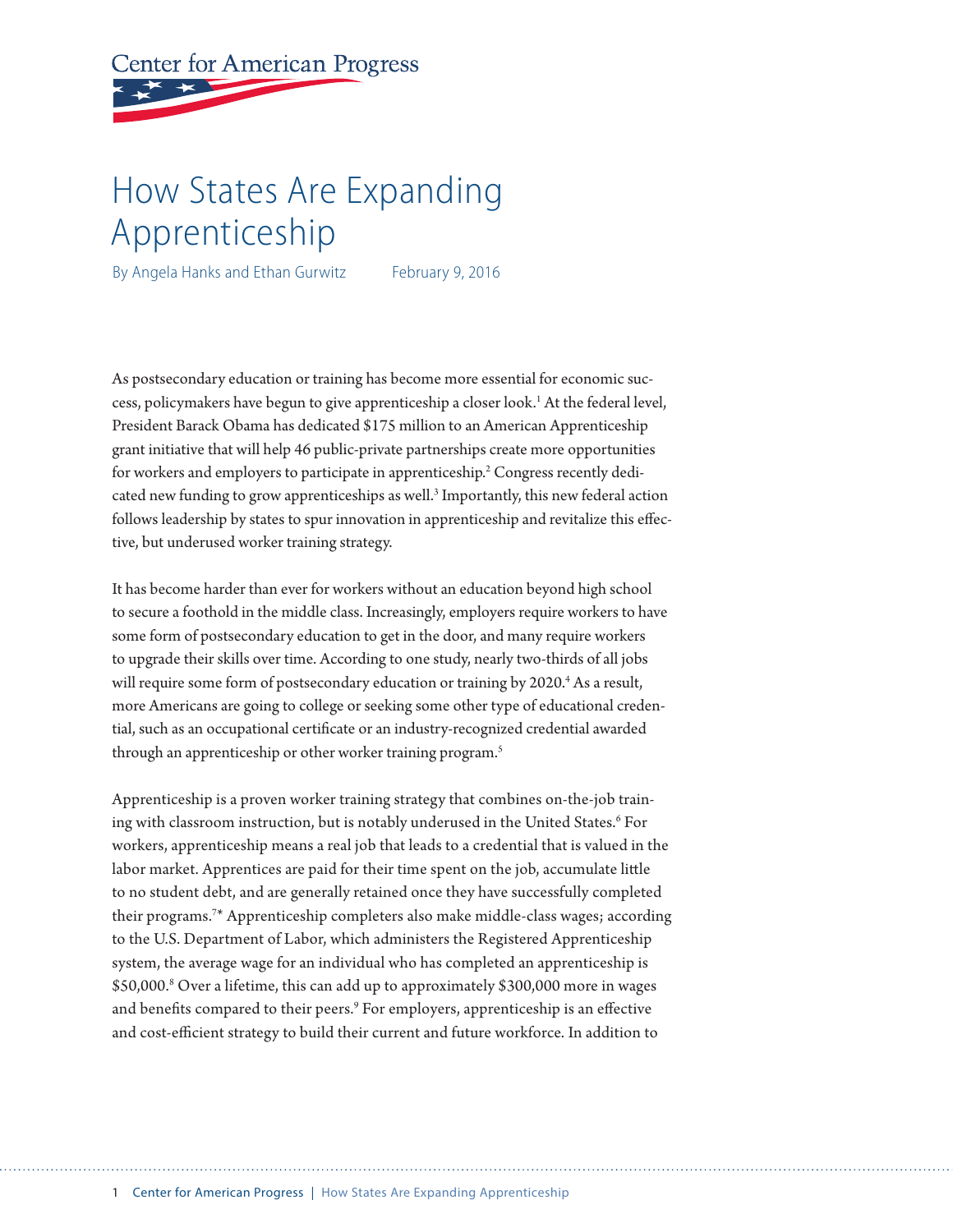lower recruitment and relocation costs, it can enable employers to develop strong talent pipelines.<sup>10</sup> States, often regarded as so-called laboratories of democracy for their ability to experiment with innovative policies, have been leading the way in developing strategies to prepare more workers for employment through apprenticeship. This brief profiles states that have found innovative policy solutions to develop the human capital of workers through apprenticeship. The strategies they have deployed occur at all different levels of leadership, and with different levels of financial investment.

Specifically, this brief highlights four state strategies to grow apprenticeships:

- 1. Directing state funds to establish new and grow existing programs
- 2. Convening partnerships to develop high-quality, effective programs that address the workforce needs of the state
- 3. Building a talent pipeline through pre-apprenticeship and youth apprenticeship
- 4. Establishing a comprehensive plan to integrate apprenticeship as part of a state's broader workforce strategy

These efforts can serve as a roadmap for other states seeking to address increasing employer demand for skilled workers and worker demand for access to good jobs, as well as for the federal government, as the Obama administration and Congress continue to consider what other policy changes are needed to establish a more comprehensive system of apprenticeship in the United States.

## **Administration of the Registered Apprenticeship System in the United States**

The U.S. Department of Labor Office of Apprenticeship administers the Registered Apprenticeship system. As noted in an Center for American Progress report, "Training for Success," the system consists of a national office, six regional offices, and local offices in each state.<sup>11</sup> The Office of Apprenticeship directly administers the program in 25 states, and delegates some operational authority to state apprenticeship agencies in 25 states and the District of Columbia.

The Office of Apprenticeship is responsible for:

- Program approval and standards
- Program and apprentice registration
- Worker safety and health
- Issuing certificates of completion
- Ensuring that programs offer high-quality training
- Promoting apprenticeships to employers

State apprenticeship agencies devote most of their resources to approving for new occupations for apprenticeship and on program and apprentice registration with the federal Department of Labor.<sup>12</sup>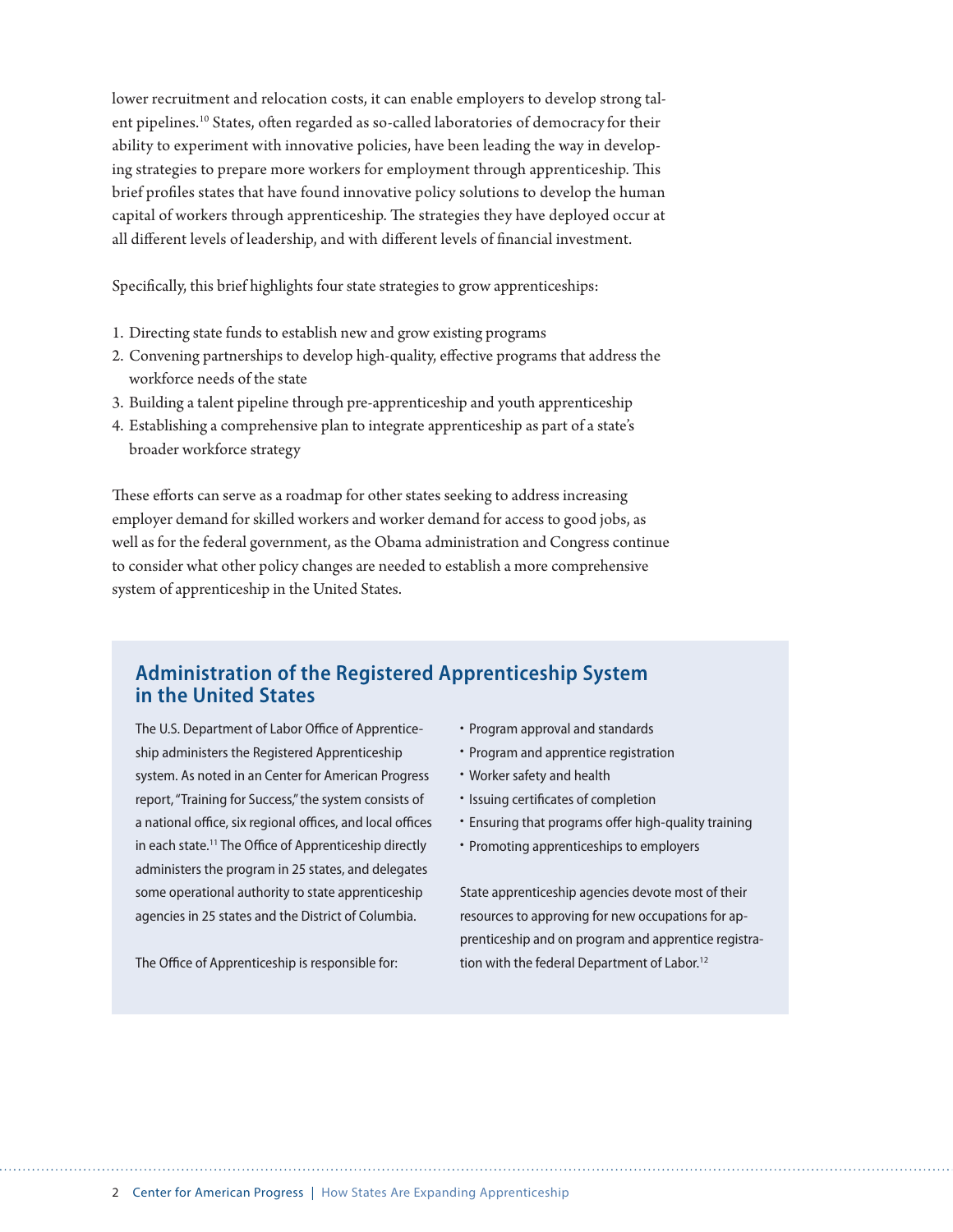## Directing state funds for apprenticeship

Direct state investment in apprenticeship can be an important incentive to encourage employer participation. Apprenticeship is primarily financed by employers, who pay wages to apprentices and typically finance the classroom portion of apprenticeship as well.<sup>13</sup> Studies have found that employers get a significant return on that investment. According to one study, employers get an average of \$1.47 back for every \$1 invested in apprenticeship.<sup>14</sup> Moreover, state funding for apprenticeship can be a powerful multiplier. When a state invests in apprenticeship, more companies invest in their workforce. Activities in Iowa, Connecticut, and California demonstrate how state funding can be used to further develop existing policies and promote new private investments in worker training.

#### Iowa

Iowa has become a leader in developing and supporting strategies to increase Registered Apprenticeship. Thanks to strong leadership by the federal Office of Apprenticeship, which oversees Registered Apprenticeship in the state, Iowa has registered more new programs than nearly every other state over the past few years.15 Building on these efforts, Iowa enacted the Apprenticeship and Training Act in 2014. Initially proposed by Gov. Terry Branstad (R) in his 2014 Condition of the State address and subsequent budget proposal, the act established an apprenticeship program training fund and set annual appropriations at \$3 million, tripling the amount of state funding available to support apprenticeship programs.16 The Iowa Economic Development Authority is responsible for overseeing the funding. This initiative complements other efforts to attract new businesses to the state, which recently became home to large data centers for Facebook, Microsoft, and Google.<sup>17</sup>

The apprenticeship training program funds will be used to support grants to Registered Apprenticeship program sponsors—which are typically employers, labor-management partnerships, or industry associations—to subsidize the cost of apprenticeship programs.18 Such costs include related classroom instruction, purchasing equipment for the apprenticeship program, and establishing new locations to expand apprenticeship training. As of 2015, 67 sponsors had submitted applications to receive grant funds.<sup>19</sup>

#### Connecticut

In July 2015, Connecticut Gov. Dannel Malloy (D) launched a new two-year, \$7.8 million Manufacturing Innovation Fund Apprenticeship program.20 The program was established as part of the Connecticut Department of Economic and Community Development's \$30 million Manufacturing Innovation Fund, which is designed to invigorate the state's manufacturing sector and will be administered by the Connecticut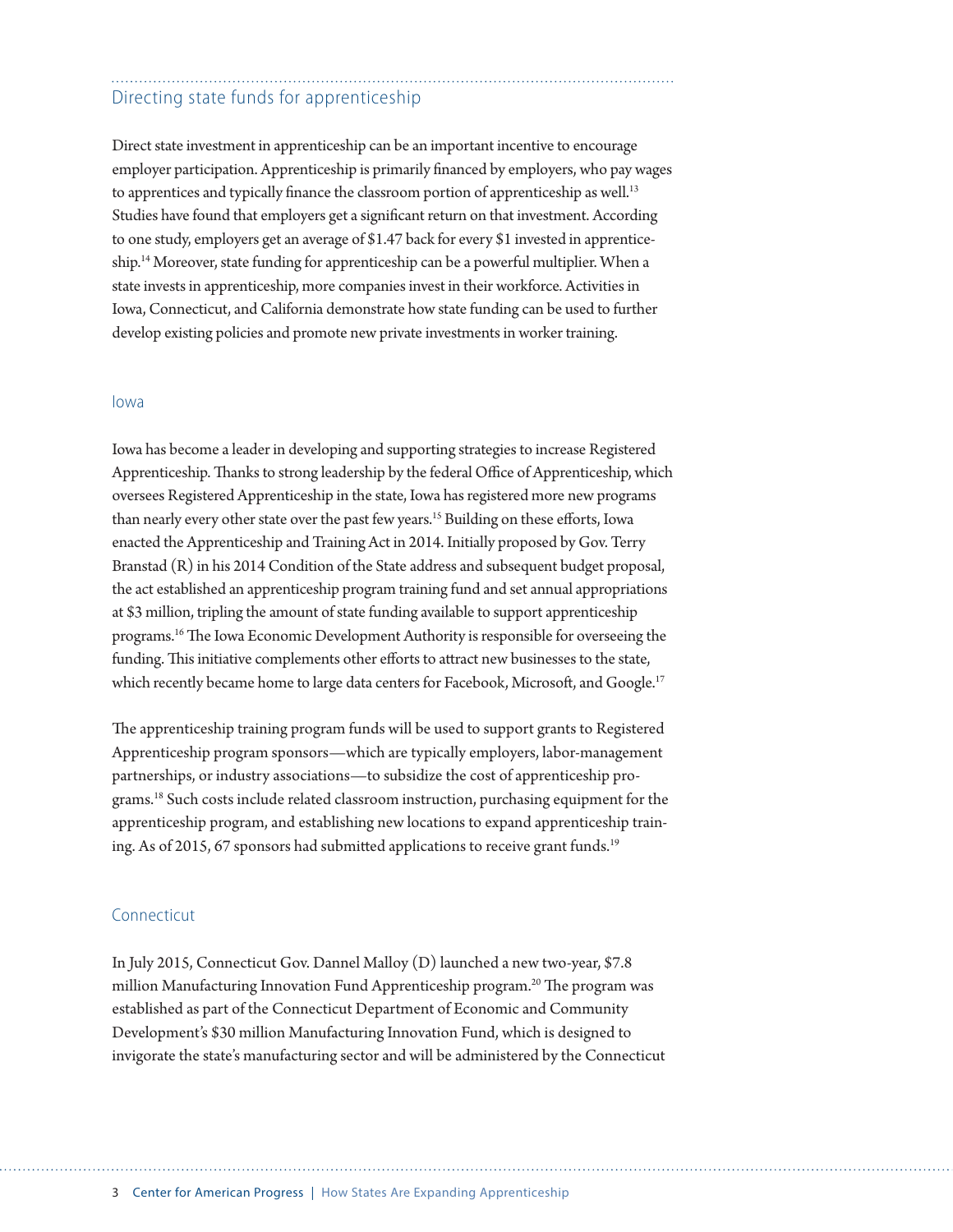Department of Labor.<sup>21</sup> The program will offer grants to manufacturing employers and providers of related classroom instruction to support apprenticeship training. The funds may be spent on wage subsidies, related instruction at six community colleges, or credentialing costs associated with competency- or performance-based programs.<sup>22</sup>

### California

California has long funded apprenticeship. Since 1970, the state has provided annual appropriations to support related classroom instruction—otherwise known as Montoya Funds.23 The California Community College Chancellor's Office, or CCCCO, is responsible for disbursing the funding to community colleges across the state that partner with apprenticeship sponsors to provide related instruction.<sup>24</sup> In the 2013-2014 budget, California appropriated \$22 million in Montoya Funds.<sup>25</sup> The 2015-2016 budget increased funding for the program by \$29.1 million, including \$14.1 million for related instruction.<sup>26</sup> The remaining \$15 million will go towards facilitating pre-apprenticeship, innovative apprenticeship programs, an Apprenticeship Accelerator program, and technical assistance.27

In addition, the California Employment Training Panel, which supports employerprovided training, has invested more than \$30 million in the past three years in a new Apprenticeship Training Pilot program.<sup>28</sup> The pilot provides funding to apprenticeship program sponsors to supplement the limited Montoya Funds.29 The ETP expects to invest several million dollars annually over the next five years to support new, nontraditional apprenticeship programs.<sup>30</sup>

"This apprenticeship is an invaluable opportunity for me to gain skills and explore new interests. The classes especially, allow me to discover new interests and better my trade. They are professional development opportunities in addition to my daily training at work. This program is an investment for a long career. I believe apprenticeship classes in the trades is very similar to attending college; it's a set number of years that allow students, like myself, to gain job skills necessary for today's workforce."

*— Lynna Vong, a Second Period Carpenter Apprentice in San Francisco31*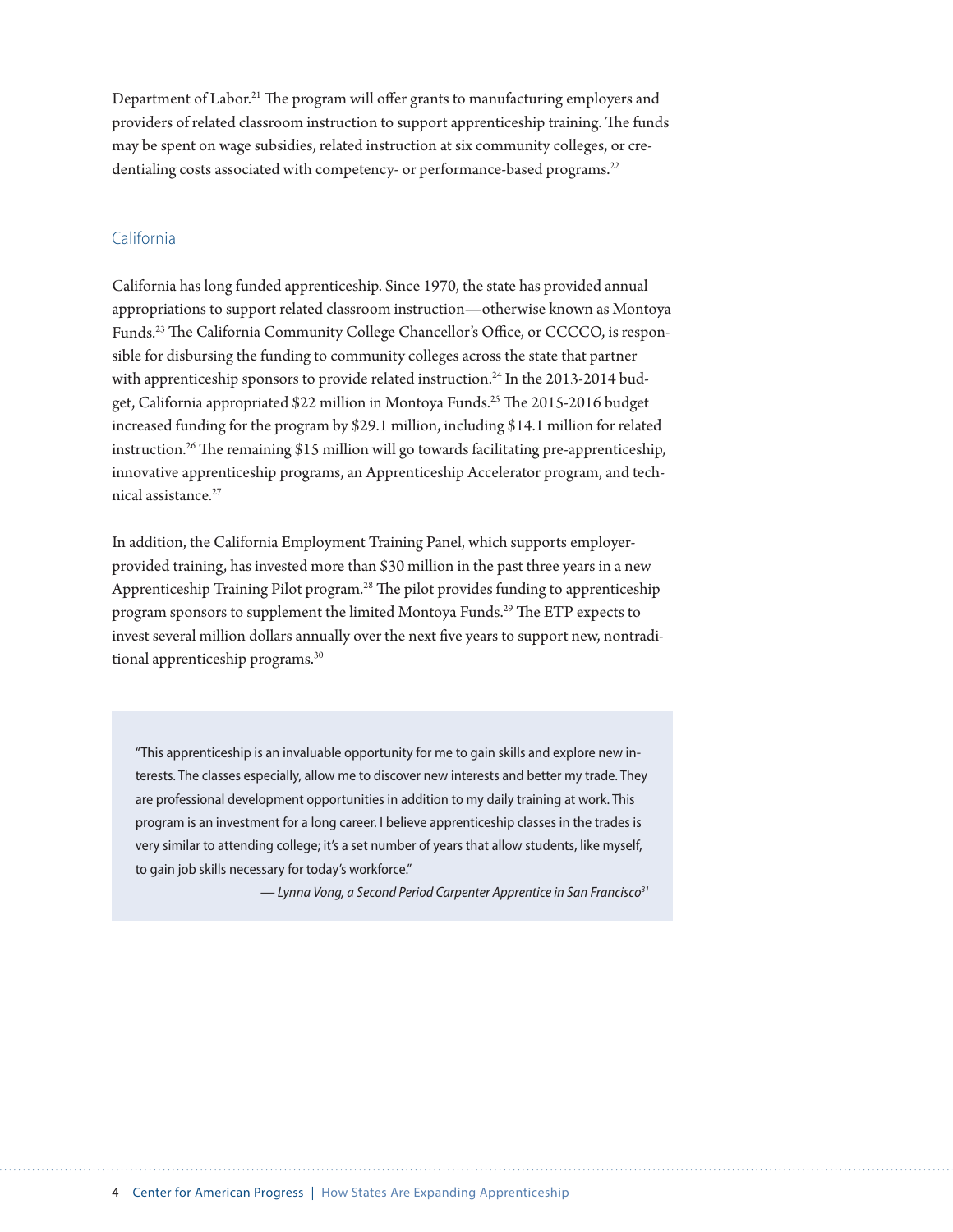# Convening partnerships for success: Minnesota

Partnership is often a crucial ingredient in developing strong workforce development programs, including apprenticeships. Apprenticeship systems in countries such as England, Germany, and Switzerland thrive in part because they leverage resources and expertise from a range of stakeholders representing government, labor, employers, education, and others.32 Minnesota recently adopted an approach to expanding apprenticeship modeled after the renowned German dual training system, which brings together partners across sectors to establish seamless pipelines from education to a job for young people.33 Minnesota's PIPELINE—or Private Investment, Public Education, Labor, and Industry Experience—project seeks to provide pathways to work for young people and adults through dual training and Registered Apprenticeship.

Apprenticeship is a form of dual training, albeit more formalized. For example, registered apprenticeship must be registered with the U.S. Department of Labor, adhere to minimum standards concerning time spent in the classroom and on-the-job and wages, and culminate in a nationally recognized completion certificate—whereas dual training does not.<sup>34</sup>

The state legislature passed PIPELINE in 2014. It is administered by the Minnesota Department of Labor and Industry, or DLI, in partnership with the Minnesota Department of Employment and Economic Development and Minnesota State Colleges and Universities.<sup>35</sup> The legislation called for state agencies to convene various stakeholders to define competency standards for occupations in advanced manufacturing, agriculture, health care services and information technology.36 DLI and the Minnesota Department of Employment and Economic Development convened four principal industry councils that included representatives from higher education, industry, labor and employers to explore an industry approach to developing and delivering dual-training and Registered Apprenticeship programs. 37 These councils had between 25 and 50 participants, the majority of whom were major employers in the state.<sup>38</sup>

The PIPELINE Industry Councils also identified occupations in each industry that were well suited for apprenticeship. Competency councils made up of occupation experts as well as related instruction providers such as community colleges began developing industry validated occupational competencies.<sup>39</sup> While many of these skills were already taught at various institutions across the state, some courses had to be created from scratch. Competencies are reviewed and amended annually depending on the industry's needs.<sup>40</sup>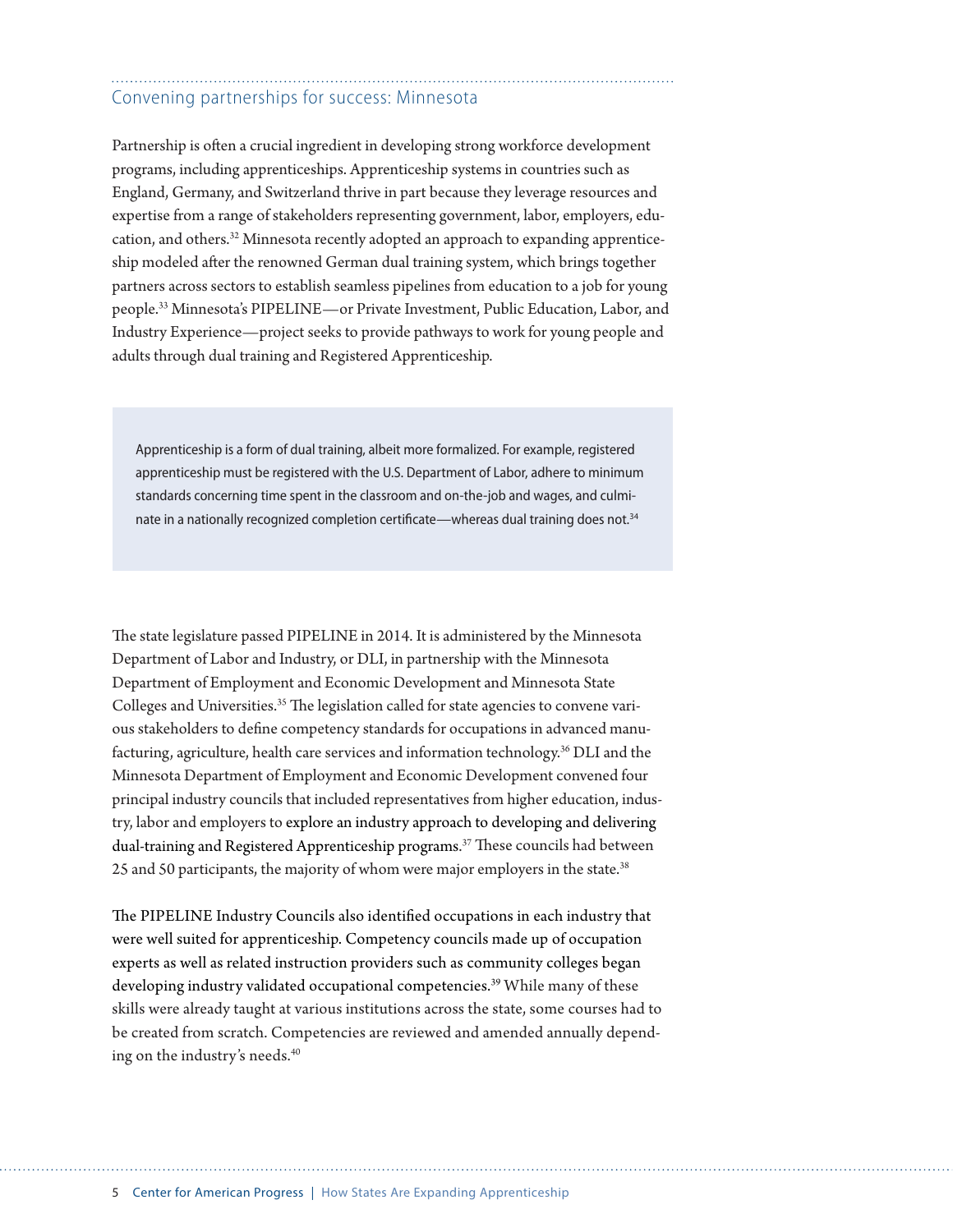More than 400 recognized industry experts, representative employers, higher education institutions, and labor representatives currently participate in ongoing industry council discussions about the development of dual training and Registered Apprenticeship programs in these industries. DLI continues to engage with council representatives periodically throughout the year.<sup>41</sup>

Spurred by the program's success, the state legislature voted in June 2015 to continue the PIPELINE project, and to establish a new grant program administered by the Minnesota Office of Higher Education to support employer-provided training in occupations for which the PIPELINE project has identified a competency standard. Grants are awarded directly to employers that have an agreement with a training institution or program to provide the training.<sup>42</sup>

## Building the pipeline through youth apprenticeship

A growing number of states have established programs to develop youth apprenticeships, which provide pathways into apprenticeship for young people. These programs are important tools to equip both young people with the tools they need to succeed in apprenticeship, or in other employment.

Youth apprenticeships, which are geared toward those enrolled in high school, expose students to work and ease the transition into college or career. They may even lead to an apprenticeship right out of high school. Youth apprenticeship programs provide structured work-based learning opportunities that involve elements of an apprenticeship, such as classroom learning and on-the-job experience.

## **Pre-apprenticeship**

Like youth apprenticeship, pre-apprenticeships recruit and train workers to succeed in apprenticeship. Pre-apprenticeship programs are workforce development programs that teach workers the skills they need to qualify for apprenticeship, and activities range from job-readiness, to contextualized literacy and numeracy instruction, case management, and placement.<sup>43</sup> These programs are open to workers of all ages, and tend to focus on low-income adults and populations that are underrepresented in apprenticeship programs. According to the U.S. Department of Labor, "women and minorities continue to face substantial barriers to entry into and, for some groups, completion of registered apprenticeships, despite their availability in industry sectors that include apprenticeable occupations."44 Pre-apprenticeships play an important role in improving underrepresented groups' access to apprenticeships, and ensuring better completion rates for women and minority apprentices.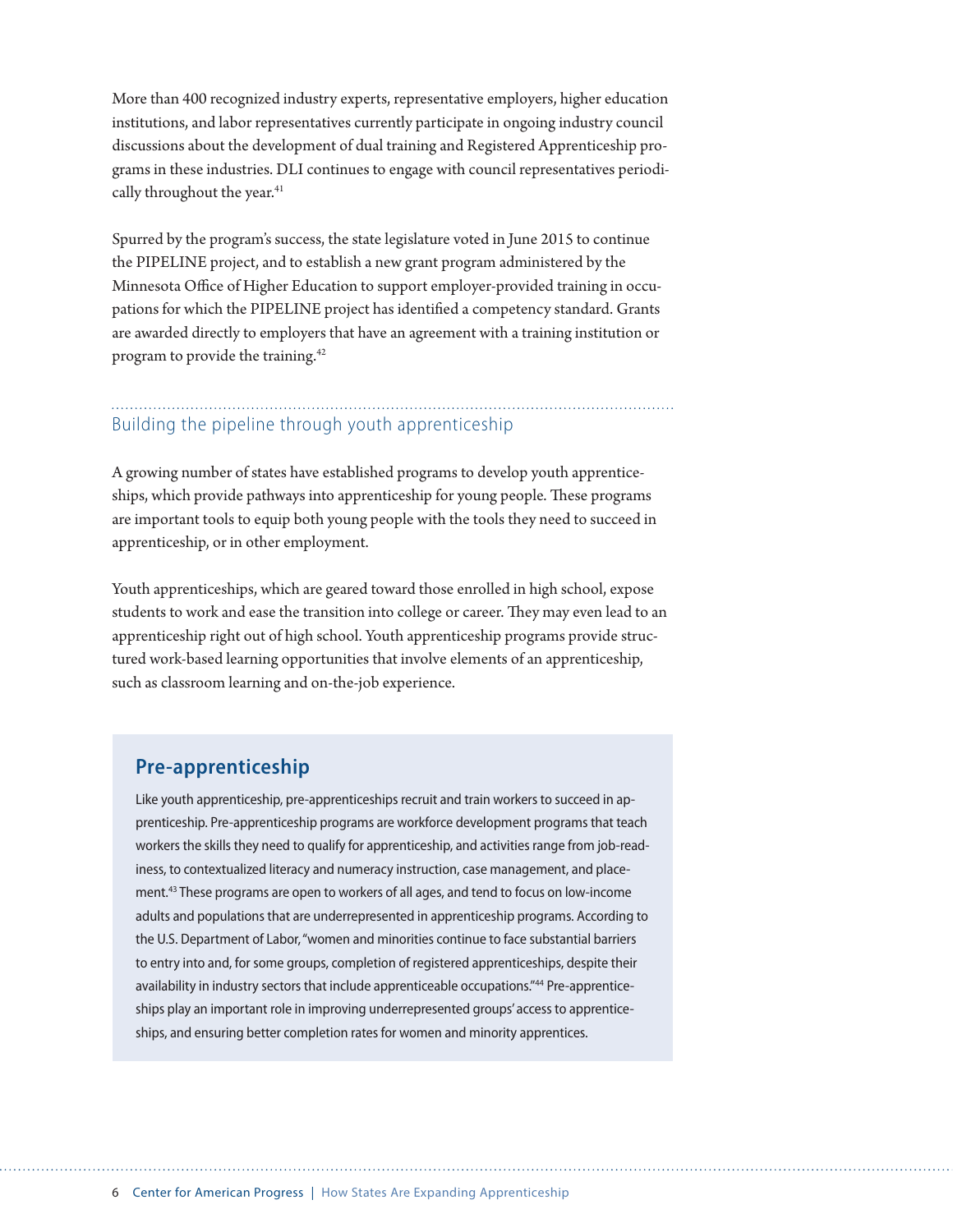### Kentucky

The Tech Ready Apprentices for Careers in Kentucky, or TRACK, program, is a youth pre-apprenticeship program designed to prepare young people for college or a career after high school. The TRACK program was developed by the state Office of Career and Technical Education and the Kentucky Labor Cabinet—working in partnership with employers, trade associations, and unions—and is built on existing programs at career and technical education centers across the state that were then customized to meet industry needs.45 The program initially began in 2013 as an advanced manufacturing competency-based pilot program in 13 high schools.<sup>46</sup> After some initial success, Kentucky has established programs in carpentry, electrical technology, and welding.<sup>47</sup>

Students who complete the TRACK program earn an industry certification and a staterecognized portable credential. If they subsequently enter a Registered Apprenticeship program, they earn credit for prior learning that occurred on the job in their pre-apprenticeship—which puts them closer to completing a Registered Apprenticeship program.48 After the first year of the program, all of the participating students moved into full-time apprenticeships with their employer sponsors.<sup>49</sup> In order to protect employers from potential liability associated with hiring students younger than age 18, the Kentucky Department of Education has established the Youth Employment Solutions program, which partners with a staffing agency that acts as the employer of youth apprentices and alleviates the risk to employers who provide on-the-job training.<sup>50</sup>

#### Wisconsin

Wisconsin boasts one of the oldest youth apprenticeship programs in the country. The program, established in 1991 as part of a state-led school-to-work initiative, provides students with skills specific to an occupation, as well as more general job-readiness skills and exposure to the world of work.<sup>51</sup> The program is overseen by the state Department of Workforce Development, which is responsible for establishing program standards; funding youth apprenticeship consortia in the state; working with industry to develop youth apprenticeship program areas; approving statewide program curricula; providing technical assistance and program monitoring; and issuing Certificates of Occupational Proficiency to youth who successfully complete the program.<sup>52</sup> Funding is allocated on a competitive, annual basis to local partnerships that mutually implement and coordinate the program through a local consortium steering committee. Local partnerships are defined as one or more school districts and other partners.<sup>53</sup>

The program offers one- to two-year apprenticeships to 2,500 high school juniors and seniors. Students must complete 450 to 900 hours of work-based learning, and two to four semesters of classroom instruction.<sup>54</sup> Students are paid for their work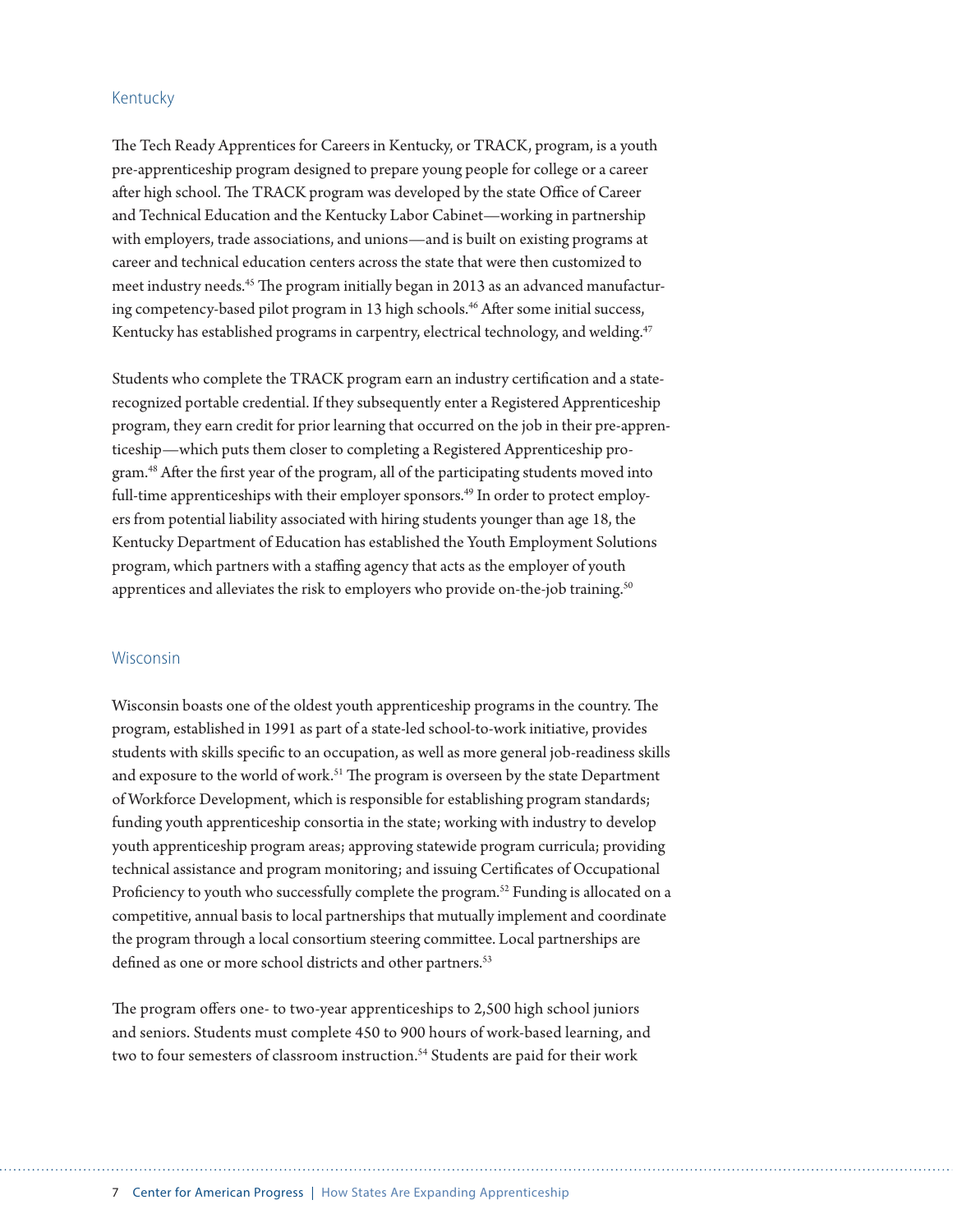on the job, and, upon completion, they receive a certificate of occupational proficiency, and potentially some college credit as well. Recently, the Wisconsin Bureau of Apprenticeship Standards began to integrate the youth program with the state's Registered Apprenticeship program, which will help ease the transition for youth into Registered Apprenticeship after high school graduation.<sup>55</sup>

## **World Wide Sign Systems and Bonduel High School**

In October 2015, World Wide Sign Systems, Inc., partnered with Bonduel High School to pair one apprentice-student with an employee-mentor who taught him custom fabrication. World Wide reports that, in addition to building occupational skills, the first youth apprentice also learned the importance of good attendance, listening, following directions, and teamwork. Furthermore, he received an educational experience beyond what the typical classroom setting offered.

Following the positive experience with the company's first apprentice, World Wide took on a second apprentice as an office clerk. That apprentice will learn general office duties and, eventually, finance and accounting related skills.

In a letter to the Wisconsin Department of Workforce Development, World Wide said:

*The YA [or Youth Apprenticeship] program allows our staff to act as mentors, trainers, positive role models and hopefully create long term interest in manufacturing as well as offering something back to our local community. As a company we get back dedicated and enthusiastic employees who fill vital roles in our staffing. I see us expanding the program in Bonduel as well as including our Shawano plant.56*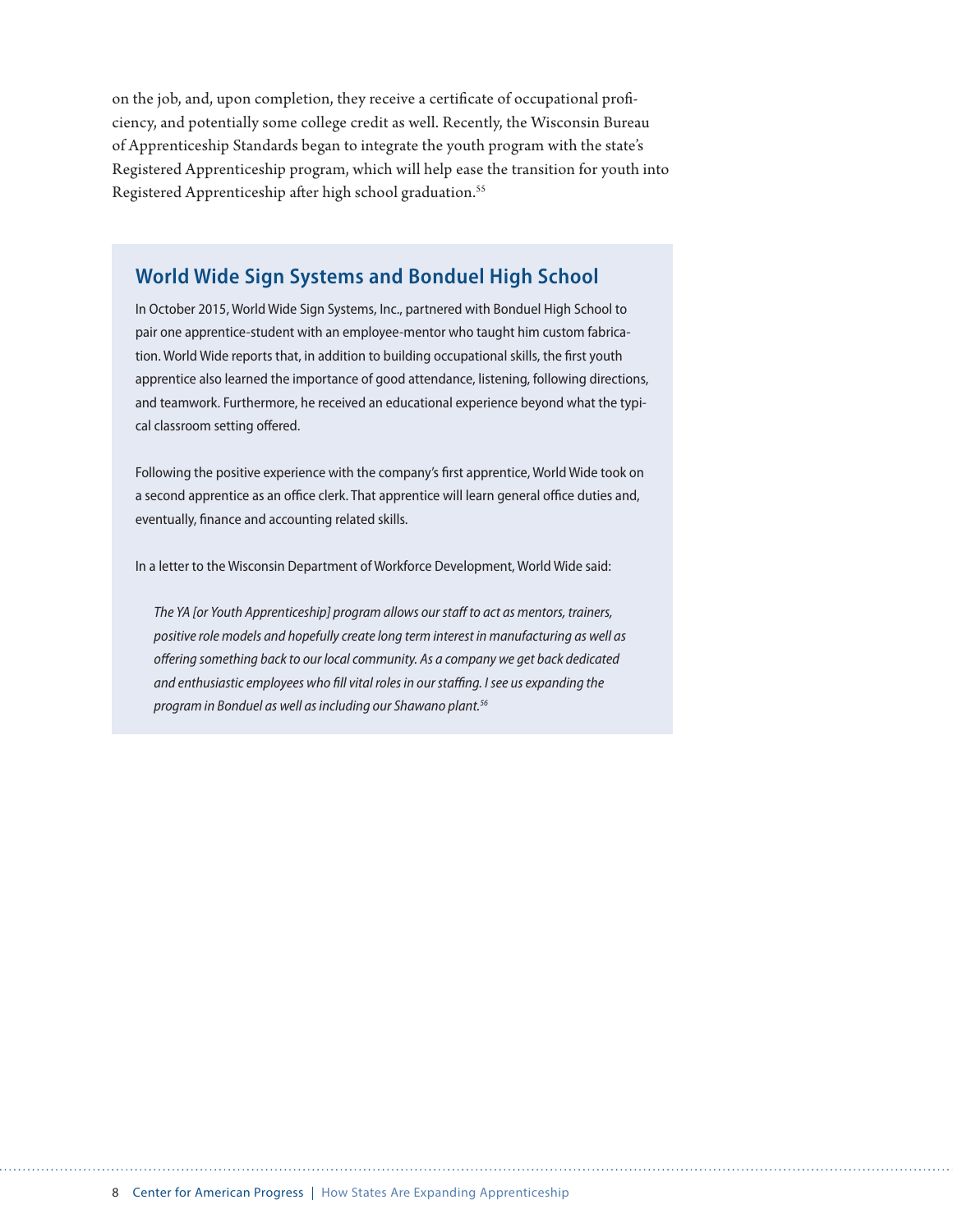## **Other state tax credits and tuition assistance for apprenticeship**

#### **Tax credit**

**Arkansas:** Employers who hire a youth apprentice receive a tax credit equal to the lesser amount of \$2,000 or 10 percent of the wages that the youth apprentice earns per year.

**Connecticut:** Employers who employ an apprentice in a qualifying manufacturing program receive a tax credit of the lesser amount of up to \$4,800 or 50 percent of the total wages paid to the apprentice during the first half of a two-year apprenticeship or the first three-quarters of a four-year apprenticeship.

**Guam:** Employers receive a tax credit against their business privilege tax liability equal to 50 percent of all eligible costs associated with training an apprentice, including direct wages and benefits, instructor costs, training costs, and personal protective equipment costs.

**Louisiana:** The state provides tax credits to program sponsors equal to \$1 per hour worked per calendar year, up to \$1,000 per apprentice annually.

**Missouri:** The Youth Opportunity Program offers employer tax credits for 50 percent of youth apprenticeship wage costs and 30 percent of property or equipment costs associated with the program.

**Nevada:** The state exempts all real and personal property of an apprenticeship program from taxation.

**Rhode Island:** Employers that hire apprentices in certain manufacturing occupations may be eligible for a tax credit equal to the lesser amount of 50 percent of actual wages or \$4,800 per year.

**Tennessee:** Apprenticeship sponsors can receive a tax credit equal to the lesser amount of \$2,000 or 10 percent of an apprentice's wages per year.

**Virginia:** Employers receive a tax credit to cover 30 percent of classroom instruction costs or an annual credit of up to \$200 per apprentice if the coursework is at a private school.

#### **Tuition assistance**

**Delaware:** Adult Education and Work Force Training Grant allocates funding to state vocational technical schools to support tuition for registered apprentices.

**Guam:** Seventy percent of the territory's Manpower Development Fund is allocated to the Apprenticeship Training Program at Guam Community College. Funds may be used to support the operation of apprenticeship programs, advertising and outreach, and direct financial assistance to students enrolled in apprenticeship programs.

**Indiana:** Ivy Tech Community College receives funds from a special employment and training fund financed by interest on unemployment insurance penalties and delinquent contributions collected by the state to train apprentices in joint labor-management programs. Funds also are used to pay for journey worker upgrade training.

**Florida:** The state legislature provides funding to local education agencies, school districts, and state colleges to cover the costs of courses and instructors' salaries for apprenticeship instruction, as well as fee exemptions for students enrolled in an approved apprenticeship program.

**Maine:** The Maine Department of Labor is required by law to underwrite 50 percent of tuition costs for apprentices in good standing at public educational institutions and to provide training cost assistance to sponsors.

**Texas:** The Texas Workforce Commission provides funding to local educational institutions to support the costs of related classroom instruction in Registered Apprenticeship.

**Washington state:** Registered apprentices may receive a 50 percent tuition reduction at state community and technical colleges.

**West Virginia:** Employers may receive a tax credit for hiring apprentices in the construction trade, not to exceed the lesser amount of \$1,000 or 50 percent of actual annual wages.

Sources: Office of Apprenticeship, "Learn About Tax Credits," available at https://www.doleta.gov/oa/taxcredits.cfm (last accessed January 2016); Virginia Department of Taxation, "Tax Credits," available at http://www.tax.virginia.gov/content/tax-credits (last accessed January 2016).

## Establishing a comprehensive plan: South Carolina

Often used as a model for states who are interested in developing or expanding apprenticeship, South Carolina's Apprenticeship Carolina program offers comprehensive assistance to employer sponsors—including an employer tax credit, hands-on administrative assistance from Apprenticeship Consultants, and access to the state's technical college system. Such assistance encourages employers to agree to sponsor apprentices.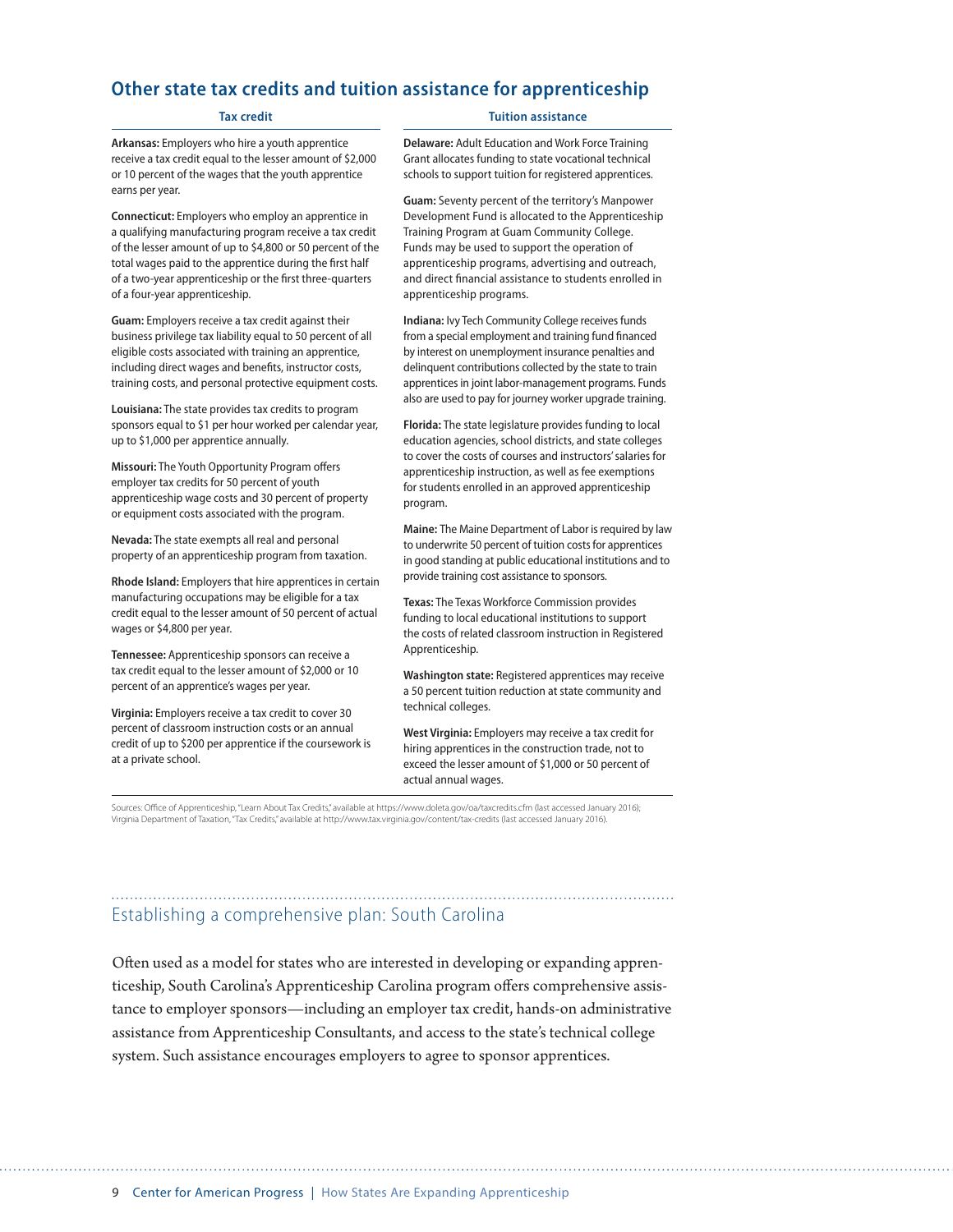## Employer tax credits

Since the program launched in 2007, South Carolina has offered employers who sponsor apprentices a modest tax credit of \$1,000 per apprentice. This tax credit can last for up to four years and helps subsidize employer investments.<sup>57</sup>

## Apprenticeship Consultants

In addition to the employer tax credit, South Carolina offers Apprenticeship Consultants to employers at no cost. These consultants are often the first point of contact for employers, and guide them through the process of starting a new apprenticeship program.<sup>58</sup>

Consultants meet with businesses and discuss employment needs and skills gaps.59 They help facilitate the process of registering an apprenticeship by, for example, finding existing registered apprenticeship models that may fit the employer's needs and seeing employers through the registered apprenticeship process with the U.S. Department of Labor.<sup>60</sup> Consultants also help on the back-end by maintaining a clear line of communication with sponsors throughout the apprenticeship. Finally, they conduct annual performance evaluations of the apprenticeship.<sup>61</sup>

South Carolina currently has five apprenticeship consultants, each assigned to specific counties.62 The state recently added the fifth consultant to specifically advise companies that want to start a youth apprenticeship. This consultant works to connect companies looking to build talent pipelines early with high school tech centers throughout the state.<sup>63</sup>

Consultants in South Carolina have been effective at engaging employers and highlighting the value of apprenticeship. By enabling businesses to move seamlessly through the registration process, while simultaneously ensuring that those models are achieving a high level of quality, this consulting function has proven its worth in engaging employers and creating new opportunities for workers to participate in apprenticeship.

## South Carolina Tech

Apprenticeship Carolina is embedded within the South Carolina Technical College system. This structure emerged largely from a recommendation in a 2003 report that said, "the best central organization for promoting apprenticeship programs in the state would be the SC Technical College System."64 Following the 2005 creation of a Registered Apprenticeship Task Force as wells as the allocation of \$1 million in state funding to the South Carolina Technical College System, Apprenticeship Carolina was born.<sup>65</sup> Today, along with readySC, an intermediary that works with new business entrants that are either expanding or are opening new firms in South Carolina, Apprenticeship Carolina operates as an affiliate of the Division of Economic Development within the technical college system.<sup>66</sup>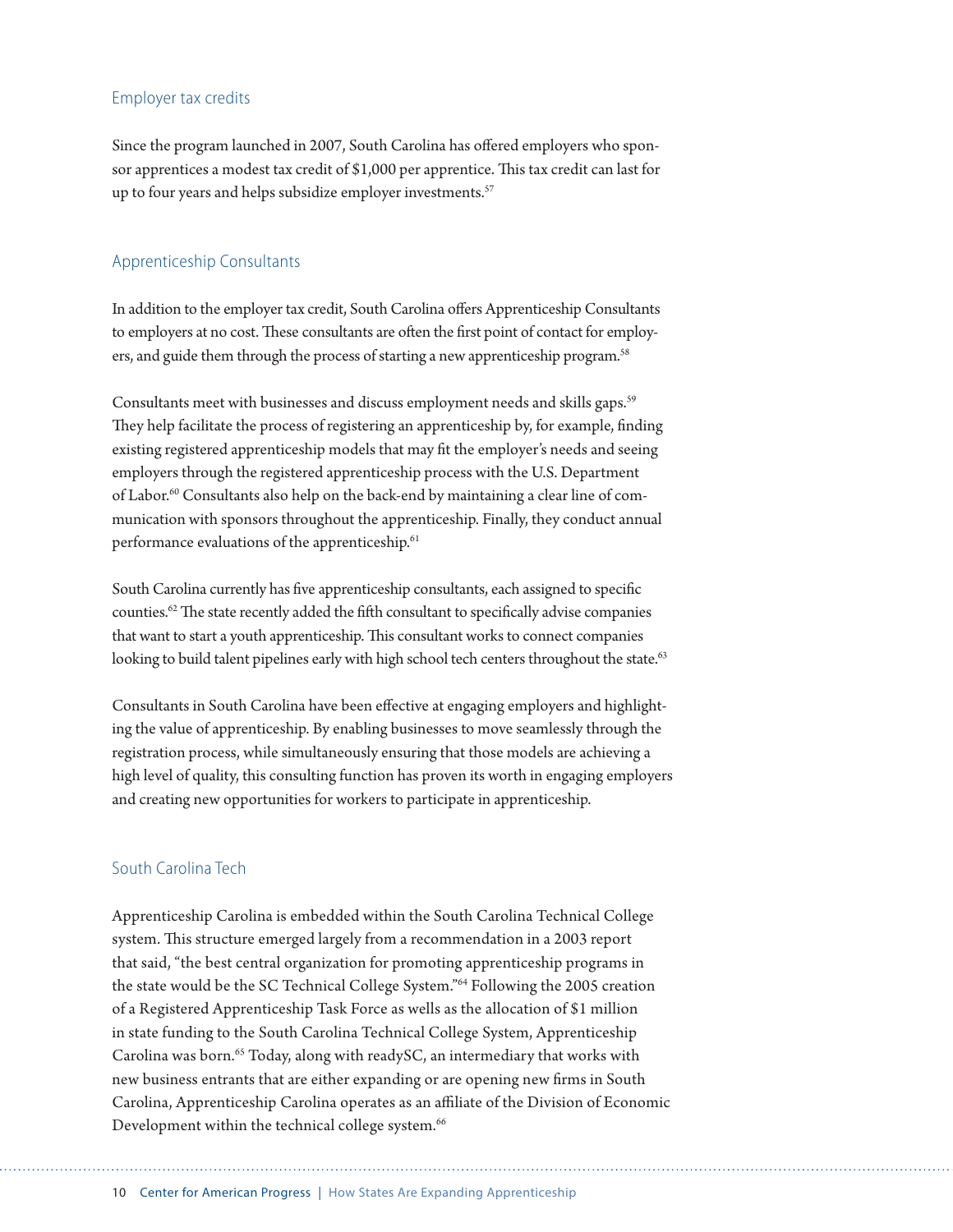South Carolina apprentices can receive related instruction from either a noncredit customized training program, or an associate degree or otherwise for-credit program depending on the needs of the company.<sup>67</sup> The coordination between Apprenticeship Carolina and SC Technical School System helps provide this training in a manner that is rigorous and efficient. More importantly, the dynamic allows employers to coordinate closely with colleges in order to design curricula that best serve the company's workforce needs.<sup>68</sup>

Today, the state's technical college system provides support to a variety of industries including advanced manufacturing, healthcare, information technology, and transportation.<sup>69</sup> As Brad Neese, formerly of Apprenticeship Carolina noted, "When companies are looking for talent, they often recruit directly from one (or more) of our colleges."70 The joint efforts of the South Carolina Technical College System and readySC have been integral to the apprenticeship growth in South Carolina. To date, Apprenticeship Carolina has served more than 14,000 apprentices. In addition, Apprenticeship Carolina has seen tremendous growth in the number of employer sponsors. Since the program launched, the number of employers offering apprenticeships in South Carolina has grown by more than 750 percent.<sup>71</sup>

#### What states can do

Going forward, other states interested in developing their own apprenticeship policies can look to these states for inspiration or test new strategies using their own available resources and expertise. No matter what path a state chooses to take, these examples can serve as a helpful guide.

For example, states can consider providing financial support for apprenticeship programs, either by following the California model of subsidizing the related instruction portion of apprenticeship, or by providing other financial assistance to employers through tax credits like South Carolina or grants like Iowa. As these examples show, public investments can affect employer willingness to participate in apprenticeship.

Importantly, states should also ensure that industry is engaged at every step in the process, and recognize that it can play a crucial role as a convener. States can bring business together with workforce development, economic development, and education stakeholders to build successful programs. The first step Minnesota took in developing a program to rival the German model was to organize stakeholders so that the employers' voices were at the center. Building upon that foundation, the state was able to expand the PIPELINE project and establish a grant program that will put the plan those stakeholders developed into action.

States may also consider leveraging existing resources, such as career and technical schools, to support apprenticeship strategies. Wisconsin's use of the state's existing infrastructure is an example of an efficient use of resources that are already spread across the state.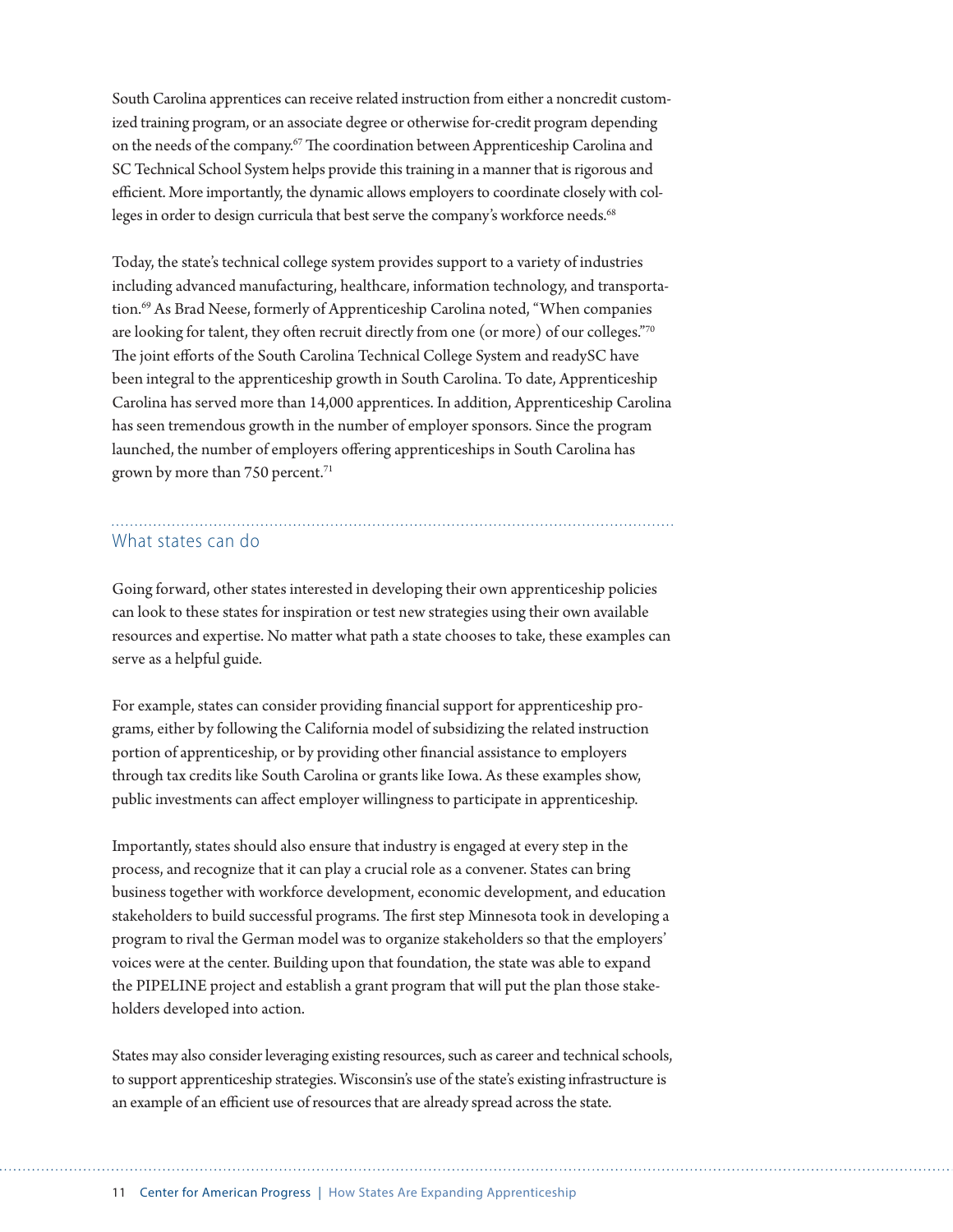Finally, states should look into developing pre-apprenticeship and youth apprenticeships strategies to build pipelines into apprenticeship and careers for youth and underrepresented or low-income workers. These programs are particularly important for making apprenticeship programs more diverse, and able to serve a broad range of workers. Building these talent pipelines will help employers plan for their future employment needs, and can establish a sustainable pathway for workers into good careers.

Through smart policies that address the needs of business and workers, states can build a stronger, more productive, and thriving workforce and help grow the economy.

*Angela Hanks is the Associate Director for Workforce Development Policy on the Economic Policy team at the Center for American Progress. Ethan Gurwitz is a Research Associate with the Center's Economic Policy team.* 

*\*Correction, February 17, 2016:* This issue brief has been corrected to clarify how employer sponsors employ apprentices after they complete their programs.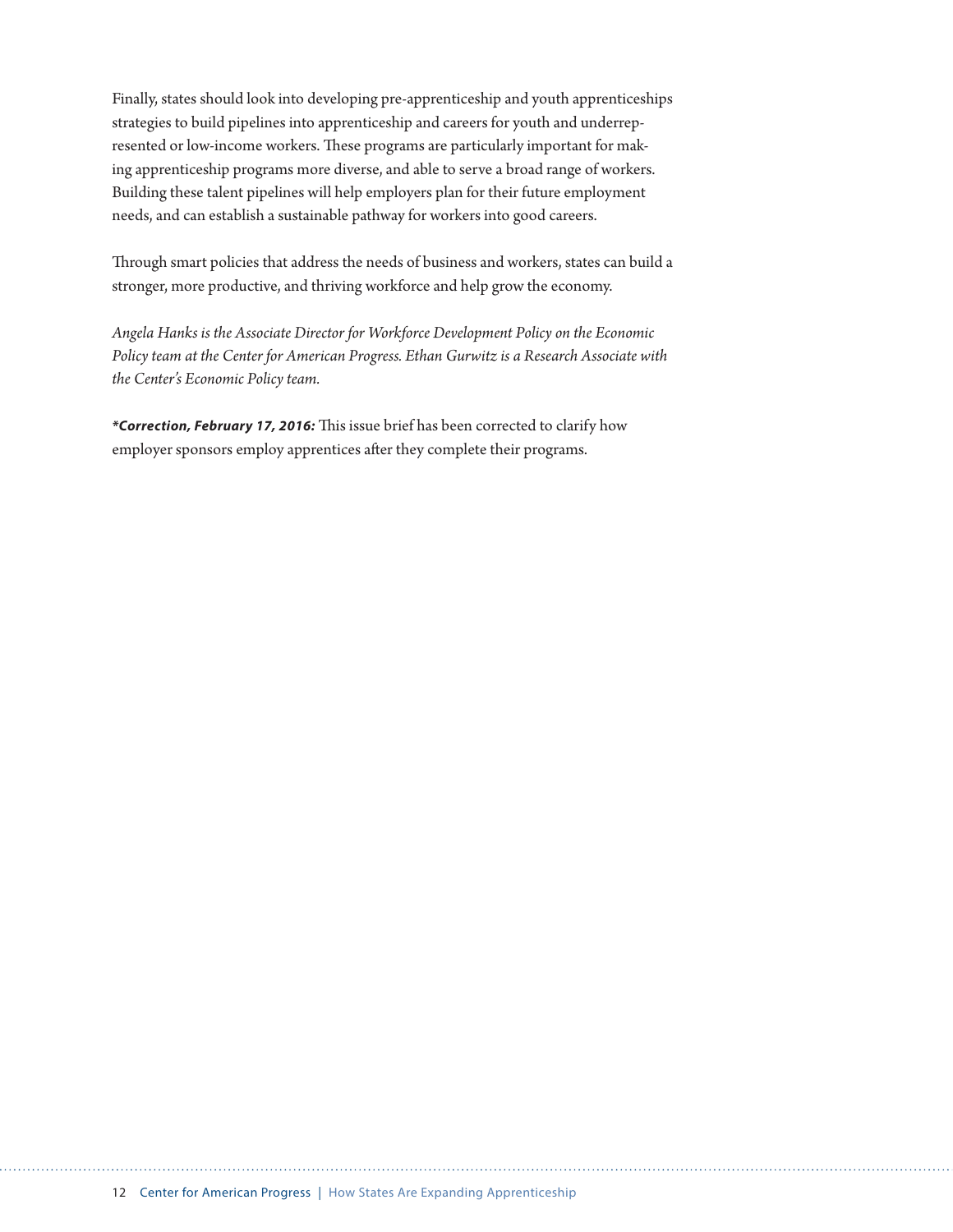## Endnotes

- 1 Anthony Carnevale and Stephen J. Rose, "The Economy Goes to College," (Washington: Georgetown Center on Education and the Workforce, 2015), available at [https://](https://cew.georgetown.edu/wp-content/uploads/EconomyGoesToCollege.pdf) [cew.georgetown.edu/wp-content/uploads/EconomyGoe](https://cew.georgetown.edu/wp-content/uploads/EconomyGoesToCollege.pdf)[sToCollege.pdf](https://cew.georgetown.edu/wp-content/uploads/EconomyGoesToCollege.pdf).
- 2 U.S. Department of Labor, "American Apprenticeship Grants Available," available at [http://www.dol.gov/featured/ap](http://www.dol.gov/featured/apprenticeship/grants)[prenticeship/grants](http://www.dol.gov/featured/apprenticeship/grants) (last accessed January 2016).
- 3 *Consolidated Appropriations Act, 2016*, Public Law 113, 114th Cong., 1st sess. (December 18, 2015), 344.
- 4 Anthony P. Carnevale, Nicole Smith, and Jeff Strohl, "Recovery: Job Growth and Education Requirements Through 2020" (Washington: Center on Education and the Workforce, 2013), available [https://cew.georgetown.edu/wp-content/](https://cew.georgetown.edu/wp-content/uploads/2014/11/Recovery2020.FR_.Web_.pdf) [uploads/2014/11/Recovery2020.FR\\_.Web\\_.pdf](https://cew.georgetown.edu/wp-content/uploads/2014/11/Recovery2020.FR_.Web_.pdf).
- 5 National Center for Education Statistics, "Total fall enrollment in degree-granting postsecondary institutions, by attendance status, sex of student, and control of institution: Selected years, 1947 through 2023" (2013), available at [http://nces.ed.gov/programs/digest/d13/tables/](http://nces.ed.gov/programs/digest/d13/tables/dt13_303.10.asp) [dt13\\_303.10.asp](http://nces.ed.gov/programs/digest/d13/tables/dt13_303.10.asp).
- 6 Ben Olinsky, and Sarah Ayres Steinberg, "Training for Success: Apprenticeships in the United States" (Washington: Center for American Progress, 2013), available at https://www.americanprogress.org/issues/labor/ report/2013/12/02/79991/training-for-success-a-policy-toexpand-apprenticeships-in-the-united-states/.
- 7 The White House, *Progress Update on Job-Driven Training and Apprenticeship*, (2015), available at [https://www.whitehouse.](https://www.whitehouse.gov/sites/default/files/docs/job-driven_training_and_apprenticeship_progress_report.pdf) [gov/sites/default/files/docs/job-driven\\_training\\_and\\_ap](https://www.whitehouse.gov/sites/default/files/docs/job-driven_training_and_apprenticeship_progress_report.pdf)[prenticeship\\_progress\\_report.pdf](https://www.whitehouse.gov/sites/default/files/docs/job-driven_training_and_apprenticeship_progress_report.pdf).
- 8 U.S. Department of Labor, "Frequently Asked Questions," available at [http://www.dol.gov/featured/apprenticeship/](http://www.dol.gov/featured/apprenticeship/faqs) [faqs](http://www.dol.gov/featured/apprenticeship/faqs) (last accessed January 2016).
- 9 Ibid.; Debbie Reed and others, "An Effectiveness Assessment and Cost-Benefit Analysis of Registered Apprenticeship in 10 States" (Oakland: Mathematica Policy Research, 2012), available at [http://www.mathematica-mpr.com/our](http://www.mathematica-mpr.com/our-publications-and-findings/publications/an-effectiveness-assessment-and-costbenefit-analysis-of-registered-apprenticeship-in-10-states)[publications-and-findings/publications/an-effectiveness](http://www.mathematica-mpr.com/our-publications-and-findings/publications/an-effectiveness-assessment-and-costbenefit-analysis-of-registered-apprenticeship-in-10-states)[assessment-and-costbenefit-analysis-of-registered-appren](http://www.mathematica-mpr.com/our-publications-and-findings/publications/an-effectiveness-assessment-and-costbenefit-analysis-of-registered-apprenticeship-in-10-states)[ticeship-in-10-states.](http://www.mathematica-mpr.com/our-publications-and-findings/publications/an-effectiveness-assessment-and-costbenefit-analysis-of-registered-apprenticeship-in-10-states)
- 10 Olinsky and Ayres Steinberg, "Training for Success: Apprenticeships in the United States."
- 11 Olinsky and Ayres Steinberg, "Training for Success: Apprenticeships in the United States."
- 12 Ibid.
- 13 Robert Lerman, Lauren Eyster, and Kate Chambers, "The Benefits and Challenges of Registered Apprenticeship: The Sponsors' Perspective" (Washington: Urban Institute, 2009), available at [http://www.urban.org/research/publication/](http://www.urban.org/research/publication/benefits-and-challenges-registered-apprenticeship-sponsors-perspective) [benefits-and-challenges-registered-apprenticeship-spon](http://www.urban.org/research/publication/benefits-and-challenges-registered-apprenticeship-sponsors-perspective)[sors-perspective](http://www.urban.org/research/publication/benefits-and-challenges-registered-apprenticeship-sponsors-perspective).
- 14 Canadian Apprenticeship Forum, "It Pays to Hire an Apprentice: Calculating the Return on Training Investment for Skilled Trades Employers In Canada, A Study of 16 Trades, Phase II" (2009), available at [http://apprenticeshippays.com/](http://apprenticeshippays.com/english_flash/PDFeng/CAF-Roti.pdf) [english\\_flash/PDFeng/CAF-Roti.pdf](http://apprenticeshippays.com/english_flash/PDFeng/CAF-Roti.pdf).
- 15 U.S. Department of Labor, "Data and Statistics," available at [https://doleta.gov/oa/data\\_statistics.cfm](https://doleta.gov/oa/data_statistics.cfm) (last accessed February 2016).
- 16 Office of the Governor of Iowa Terry Branstad, "Gov. Branstad Delivers 2014 Condition of the State: 'Iowa is Working,'" Press release, January 14, 2014, available at [https://gover](https://governor.iowa.gov/2014/01/gov-branstad-delivers-2014-condition-of-the-state-iowa-is-working)[nor.iowa.gov/2014/01/gov-branstad-delivers-2014-condi](https://governor.iowa.gov/2014/01/gov-branstad-delivers-2014-condition-of-the-state-iowa-is-working)[tion-of-the-state-iowa-is-working](https://governor.iowa.gov/2014/01/gov-branstad-delivers-2014-condition-of-the-state-iowa-is-working).
- 17 David Pitt, "Iowa Gov. Signs Bill to Boost Apprenticeships," Community College Week, June 23, 2014, available at [http://](http://ccweek.com/article-4003-iowa-gov.-signs-bill-to-boost-apprenticeships.html) [ccweek.com/article-4003-iowa-gov.-signs-bill-to-boost](http://ccweek.com/article-4003-iowa-gov.-signs-bill-to-boost-apprenticeships.html)[apprenticeships.html](http://ccweek.com/article-4003-iowa-gov.-signs-bill-to-boost-apprenticeships.html).
- 18 Iowa Economic Development Authority, "Iowa Apprenticeship Program," available at [http://www.iowaeconomicdevel](http://www.iowaeconomicdevelopment.com/userdocs/documents/ieda/ApprenticeshipProgram.pdf)[opment.com/userdocs/documents/ieda/Apprenticeship-](http://www.iowaeconomicdevelopment.com/userdocs/documents/ieda/ApprenticeshipProgram.pdf)[Program.pdf](http://www.iowaeconomicdevelopment.com/userdocs/documents/ieda/ApprenticeshipProgram.pdf) (last accessed January 2016); U.S. Department of Labor, "Frequently Asked Questions."
- 19 U.S. Department of Labor, "Promising Partnerships: The Workforce System and Registered Apprenticeship," available at [http://www.dol.gov/apprenticeship/pdf/Iowa\\_Case%20](http://www.dol.gov/apprenticeship/pdf/Iowa_Case%20Study.pdf) [Study.pdf](http://www.dol.gov/apprenticeship/pdf/Iowa_Case%20Study.pdf) (last accessed February 2016).
- 20 Darren Kramer, "State rolls out program to create more manufacturing apprenticeships," WTNH Connecticut News, July 23, 2015, available at [http://wtnh.com/2015/07/23/](http://wtnh.com/2015/07/23/state-rolls-out-program-to-create-more-manufacturing-apprenticeships/) [state-rolls-out-program-to-create-more-manufacturing](http://wtnh.com/2015/07/23/state-rolls-out-program-to-create-more-manufacturing-apprenticeships/)[apprenticeships/.](http://wtnh.com/2015/07/23/state-rolls-out-program-to-create-more-manufacturing-apprenticeships/)
- 21 Office of Gov. Dannel Malloy, "Gov. Malloy unveils new apprenticeship program to grow jobs, strengthen workforce skills and boost state's manufacturing industry," Press release, July 23, 2015, available at [http://www.ctdol.state.](http://www.ctdol.state.ct.us/communic/2015-7/apprenticeshipprogram2015.pdf) [ct.us/communic/2015-7/apprenticeshipprogram2015.pdf](http://www.ctdol.state.ct.us/communic/2015-7/apprenticeshipprogram2015.pdf).
- 22 Connecticut State College & Universities, "Six Community Colleges to Help Develop Manufacturing Workforce," August 14, 2015, available at [http://www.ct.edu/newsroom/six\\_](http://www.ct.edu/newsroom/six_community_colleges_to_help_develop_manufacturing_workforce) [community\\_colleges\\_to\\_help\\_develop\\_manufacturing\\_](http://www.ct.edu/newsroom/six_community_colleges_to_help_develop_manufacturing_workforce) [workforce](http://www.ct.edu/newsroom/six_community_colleges_to_help_develop_manufacturing_workforce); Connecticut Department of Labor, "Connecticut Manufacturing Innovation Fund Apprenticeship Program," available at<https://www.ctdol.state.ct.us/appmifapp.htm> (last accessed January 2016).
- 23 Interagency Working Group on Earn and Learn Job Training Strategies and Apprenticeship in California, "Apprenticeship as a Critical Component of an 'Earn and Learn' Job Training Strategy in California" (2012), available at [https://www.dir.](https://www.dir.ca.gov/DAS/reports/WhitePaperApprenticeship.pdf) [ca.gov/DAS/reports/WhitePaperApprenticeship.pdf.](https://www.dir.ca.gov/DAS/reports/WhitePaperApprenticeship.pdf)
- 24 Labor Workforce Development Agency and California Community Colleges, "Interagency Taskforce on Apprenticeship Expansion" (2015), available at [http://www.dir.ca.gov/das/](http://www.dir.ca.gov/das/InteragencyTaskforceApprenticeshipExpansion.pdf) [InteragencyTaskforceApprenticeshipExpansion.pdf](http://www.dir.ca.gov/das/InteragencyTaskforceApprenticeshipExpansion.pdf).

25 Ibid.

- 26 California Department of Finance, "Governor's Budget 2015- 16, Enacted Budget Summary, Higher Education," [http://](http://www.ebudget.ca.gov/2015-16/pdf/Enacted/BudgetSummary/HigherEducation.pdf) [www.ebudget.ca.gov/2015-16/pdf/Enacted/BudgetSum](http://www.ebudget.ca.gov/2015-16/pdf/Enacted/BudgetSummary/HigherEducation.pdf)[mary/HigherEducation.pdf](http://www.ebudget.ca.gov/2015-16/pdf/Enacted/BudgetSummary/HigherEducation.pdf) (last accessed February 2016).
- 27 Personal communication with Glen Forman, deputy chief, California Division of Apprenticeship Standards, January 20, 2016.
- 28 Employment Training Panel, "About Us," available at [https://](https://www.etp.ca.gov/about_us.cfm) [www.etp.ca.gov/about\\_us.cfm](https://www.etp.ca.gov/about_us.cfm) (last accessed January 2016); Labor Workforce Development Agency and California Community Colleges, "Interagency Taskforce on Apprenticeship Expansion."
- 29 Peter Cooper, "Employment Training Panel announces new labor apprenticeship program," California Labor Federation, March 27, 2012, available at [http://www.calaborfed.org/](http://www.calaborfed.org/index.php/site/page/employment_training_panel_announces_new_labor_apprenticeship_partnership) [index.php/site/page/employment\\_training\\_panel\\_an](http://www.calaborfed.org/index.php/site/page/employment_training_panel_announces_new_labor_apprenticeship_partnership)[nounces\\_new\\_labor\\_apprenticeship\\_partnership](http://www.calaborfed.org/index.php/site/page/employment_training_panel_announces_new_labor_apprenticeship_partnership).
- 30 Labor Workforce Development Agency and California Community Colleges, "Interagency Taskforce on Apprenticeship Expansion"
- 31 California Apprenticeship Council, "Apprenticeship: Preserving Institutional Knowledge While Growing the Next Generation of Talent" (2015), available at [http://www.dir.ca.gov/CAC/](http://www.dir.ca.gov/CAC/ReportsPublications/CACNewsletter2ndQuarter2015.pdf) [ReportsPublications/CACNewsletter2ndQuarter2015.pdf](http://www.dir.ca.gov/CAC/ReportsPublications/CACNewsletter2ndQuarter2015.pdf).
- 32 Organisation for Economic Co-operation and Development, "OECD Reviews of Vocational Education and Training" (2015), available at [http://www.oecd.org/edu/skills-beyond](http://www.oecd.org/edu/skills-beyond-school/OECD_VET_Key_Messages_and_Country_Summaries_2015.pdf)[school/OECD\\_VET\\_Key\\_Messages\\_and\\_Country\\_Summa](http://www.oecd.org/edu/skills-beyond-school/OECD_VET_Key_Messages_and_Country_Summaries_2015.pdf)[ries\\_2015.pdf.](http://www.oecd.org/edu/skills-beyond-school/OECD_VET_Key_Messages_and_Country_Summaries_2015.pdf)
- 33 Nicholas Wyman, "Why German-Style Education Is Coming To America," *Forbes*, November 22, 2015, available at http://www.forbes.com/sites/nicholaswyman/2015/11/22/ why-german-style-education-is-coming-toamerica/#62eb17e14613.